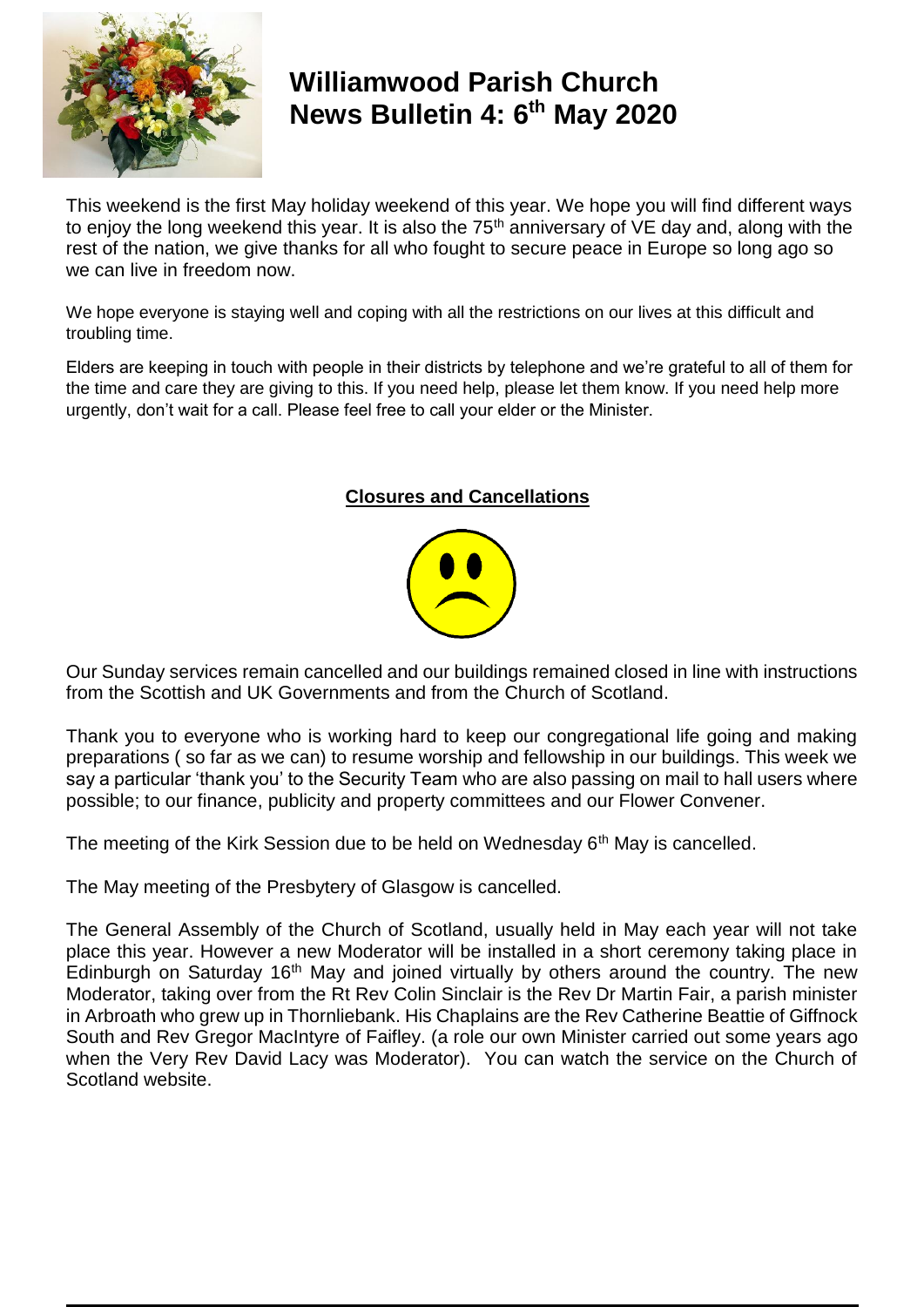

We were sorry to learn of the deaths of two of our members, Stan and Moira Ratcliffe, within eight days of each other. The funeral service which will be attended by close family is likely to take place on the 19 May. We hold all the family and their friends in our prayers at this sad time for them all.



#### **CONGRATULATIONS!**

- 1. To Euan Coyle; Keir Hird and Callum McKenzie, members of our Boys' Brigade who have been awarded their Queen's Badge, the highest award in the BB.
- 2. To the MacKillop family (and Jerry & Liz Taylor) on the birth of Blake Henry.
- 3. To Ross Johnstone on the birth of granddaughter Lily Anne



Our Church web page has worship each Sunday for personal or household use .It also contains links to our Facebook page where you'll find hymns played by Sarah and others.

We are now having a Sunday Screen short service via Zoom at 10.30am each Sunday morning. It lasts half an hour and includes a time of worship and a time for chat. It's always good to see kent faces – and newcomers too! If you are able to join in and would like to do so, make sure Evelyn Wallace has your email address so she can send you an invitation with the link and/or password.

Each Sunday you'll find a service on BBC1 followed by *Reflections at the Quay* on BBC Scotland.

The Moderator of the General Assembly is posting a daily reflection on the Church of Scotland website and there are lots of services and messages available on line and on YouTube and Facebook.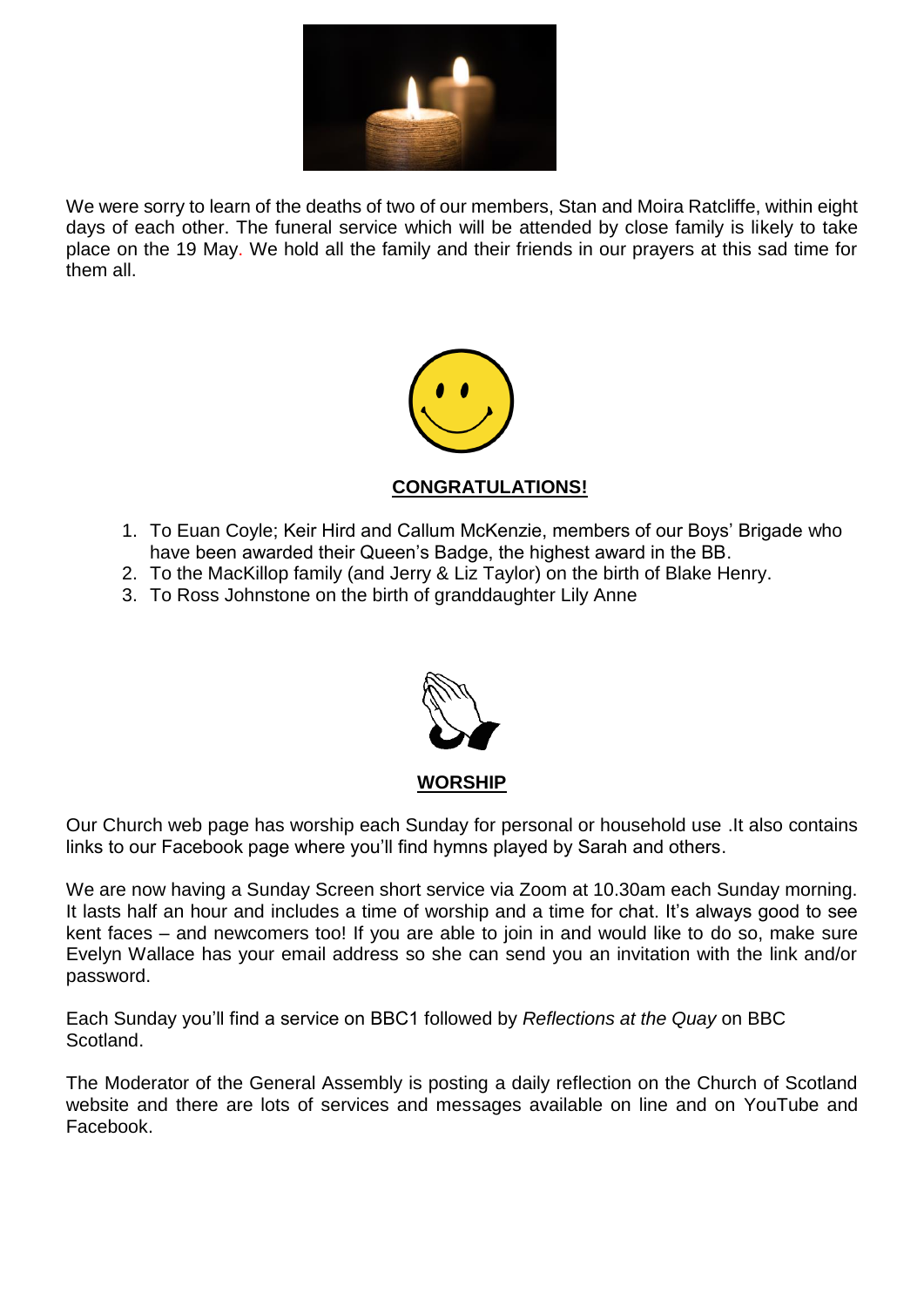

Don't forget that Sarah has a hymn on our Facebook page on Sunday and at least one other day in the week. If you'd like to request a particular hymn or piece just get in touch with Sarah.

**Guild** members continue to hold **Telephone Coffee Mornings.** The next one is on 12th May from 10.30am - 11.30am. Make yourself a tea or a coffee and phone a friend from the Guild.

#### Christian Aid Week takes place from 10<sup>th</sup>-16<sup>th</sup> May.

Lots of the usual activities and services have been cancelled this year but in their place you will find daily worship for Christian Aid Week on the Christian Aid website. There will also be a daily quiz on the Christian Aid website.

#### **THE GREAT WILLIAMWOOD WEB BAKE OFF**

Why don't you join in our Lockdown Challenge and do some baking? There are three categories - Men; Children; Open. There are recipes sheets along with this News Bulletin and you can also find them on the church web page and Facebook page. Bake your goodies, decorate them as creatively as you can, take a photo and send it to the minister (jmathieson@churchof scotland.org.uk) by Sunday 24<sup>th</sup> May. There will be a prize for the best looking effort in each category – but you may have to bake more when we get back into our church building so we can find out what it tastes like!! Have fun – and good luck!!

**FREEWILL OFFERING ENVELOPES** A number of people have been asking about the Freewill Offering Envelopes. Linzi Barr will be distributing the envelopes on Friday – Sunday of this week. Anyone who does not get one and who would like one should contact Linzi directly on [linzibarr@googlemail.com.](mailto:linzibarr@googlemail.com) As far as the open plate is concerned, would you consider putting the money aside and giving when we re-open. Thank You.

**Need a Face Mask???** Sarah's Gran has kindly offered to sew facemasks which she will send to us from Buckie (in a box containing sealed bags of 1 or 2) for which we will invite donations for church funds. These mask have been in great demand in the north but we are next on her list. Watch out for more details but we think we will probably put them on the bench outside the church, along with a tub of sanitizer wipes, at some point during the day so you can collect any you want when out for a walk. You can check out the masks by visiting [www.facebook.com/lorettascraftsbck/](https://www.facebook.com/lorettascraftsbck/)

## **WE NEED YOU!!**

**3rd Williamwood Guides are urgently seeking adult volunteers 18+ to run this unit from May 2020.**

**This is a small unit (currently 15) but very enthusiastic girls and we certainly don't want it to fold.**

**If you are interested in finding out more information please contact me at [williamwood3rdguides@yahoo.com](mailto:williamwood3rdguides@yahoo.com)** Lorna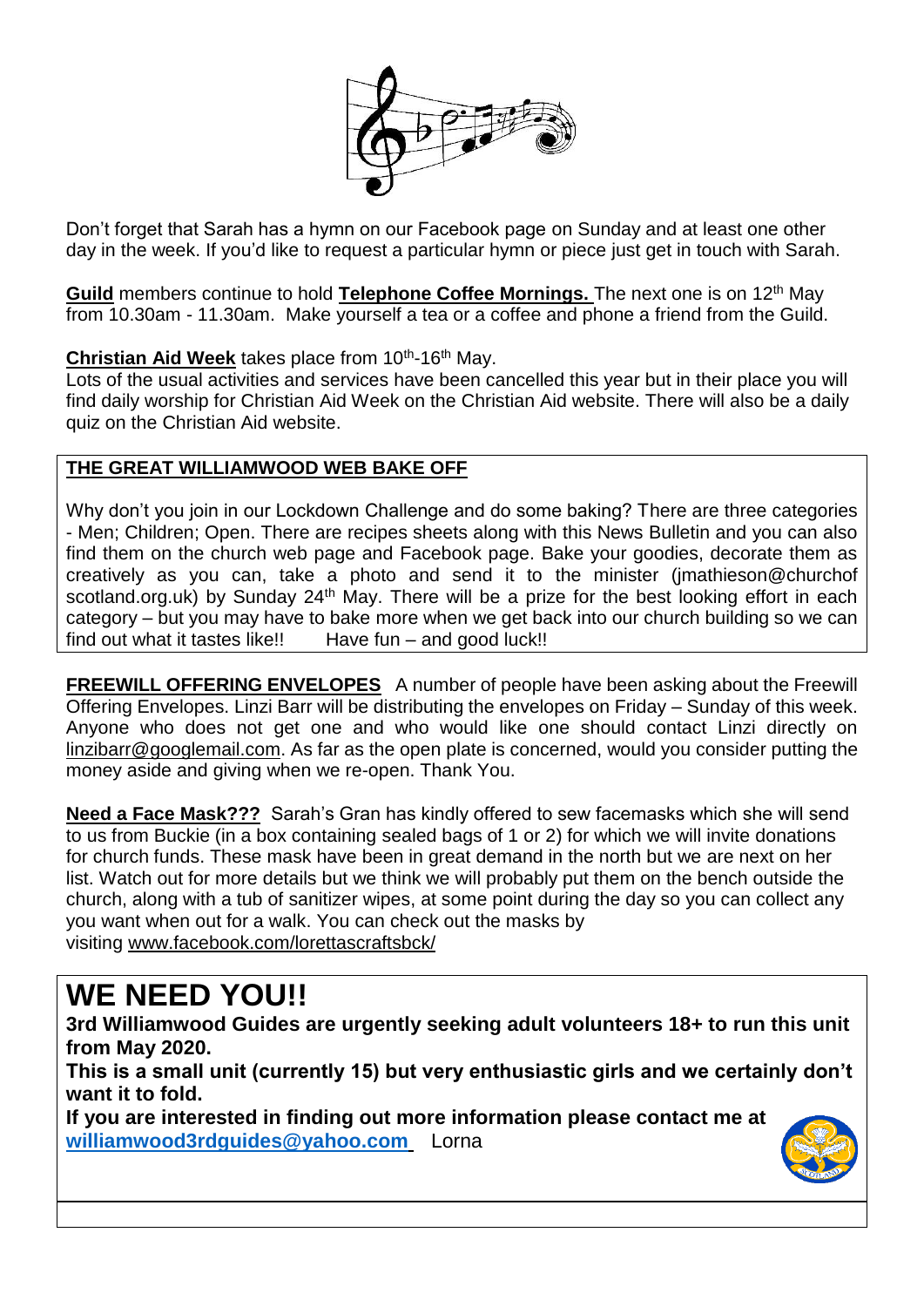Mark Gordon has sent an email out to all the boys of the 128 BB and as part of this he has asked them to recycle their crisp packets.



Below is a part of this communication as you may be a crisp lover and wish to join in too.

As you are likely aware, crisp packets do not routinely fit into one of the regular categories for the recycling bins we have at our homes, and we have an opportunity to avoid sending these to landfill, and therefore doing our part to help the environment.

Although we are currently in lockdown (STAY SAFE, STAY HOME), I would ask you to start saving your empty crisp packets until we are able to meet up again, and then we can gather them in and send them off to be 'cashed in' for a few pounds towards our BB funds. This will not be one of our biggest fundraising opportunities, but it will be beneficial to the environment, and therefore a doubly worthwhile project.

#### **Life and Work May Edition**

During this challenging period, Life and Work is committed to helping keep our Christian community connected and so we have made the May 2020 issue available on our website. Visit [https://www.lifeandwork.org/resources/free-download-may-2020.](https://www.lifeandwork.org/resources/free-download-may-2020)

We have deliberately not provided the full digital experience as enjoyed by our loyal online subscribers and equally to protect our subscribers of the print edition. It has been a challenge for the editorial colleagues to shift direction of their content at the last minute in response to the speed of which the Covid-19 pandemic has impacted daily life. This also includes a change to what would have been coverage of the timetable and fringe diary of the General Assembly, it of course reads rather differently this year. What they have created will become an important historical record for the magazine of the Church of Scotland.

Highlights from this issue includes:

▪FEEDING THE HUNGRY: Reflection on foodbanks and impact of Covid-19▪'

GOD HAS NOT FINISHED WITH SCOTLAND': The Moderator-Designate, the Rev Dr Martin Fair

▪ASSEMBLY CANCELLATION: Church's business meeting cancelled for first time in over 300 years

▪WAR'S END: The role of churches in peacebuilding across Europe on the 75th anniversary of VE Day

We trust you and your congregation will enjoy reading this issue.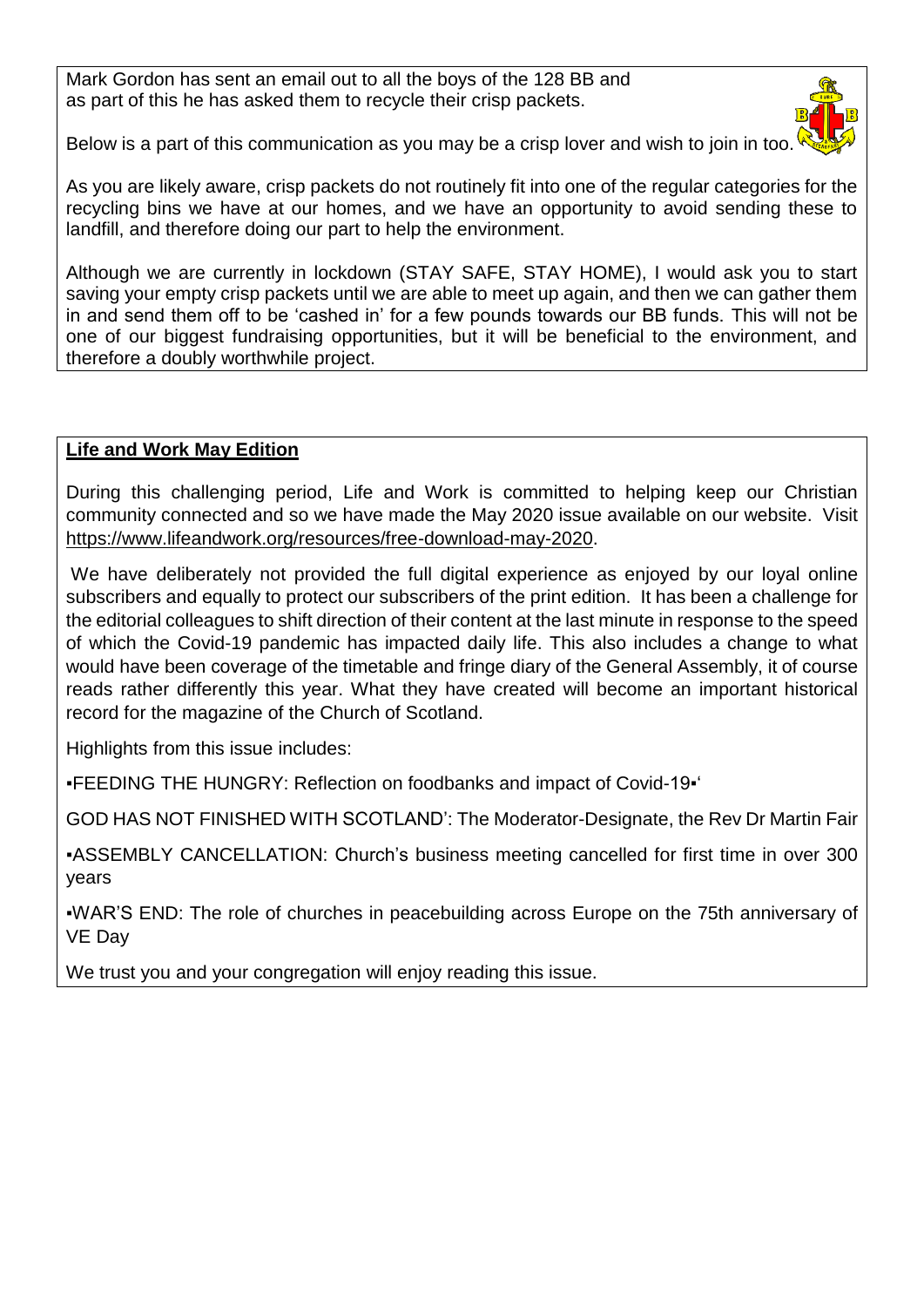

To access our Facebook page you don't need to open an account or anything like that. Type Williamwood Parish Church into a search engine and you should be able to click on our church website. When you get on to the site, click on the F for Facebook and you're there!

**Please find along with this newsletter an attachment with instructions on how to access Zoom, a Fairtrade Schools news "Thanks Choc-a Lot", and an invitation to the Williamwood Church Bake Off! On Friday, you will receive another e-mail with the link for Zoom.**

Please also pass on information to those who do not have access to digital forms of communication.



**Minister - Rev Jan Mathieson** Telephone: 0141 579 9997 **E-mail:** JMathieson@churchofscotland.org.uk **Session Clerk - Margaret Robertson** Telephone: 07778148181 **E-mail**:margaretctrobertson@gmail.com **Website:** www.williamwoodparishchurch.org.uk

#### **CHURCH CONTACTS & INFORMATION**

| Safeguarding Contact: Minister /<br><b>Neil Little</b> | News Bulletin: Evelyn Wallace    |
|--------------------------------------------------------|----------------------------------|
| Web Page: Editor: Joan Black                           | <b>Facebook: Sarah Alexander</b> |